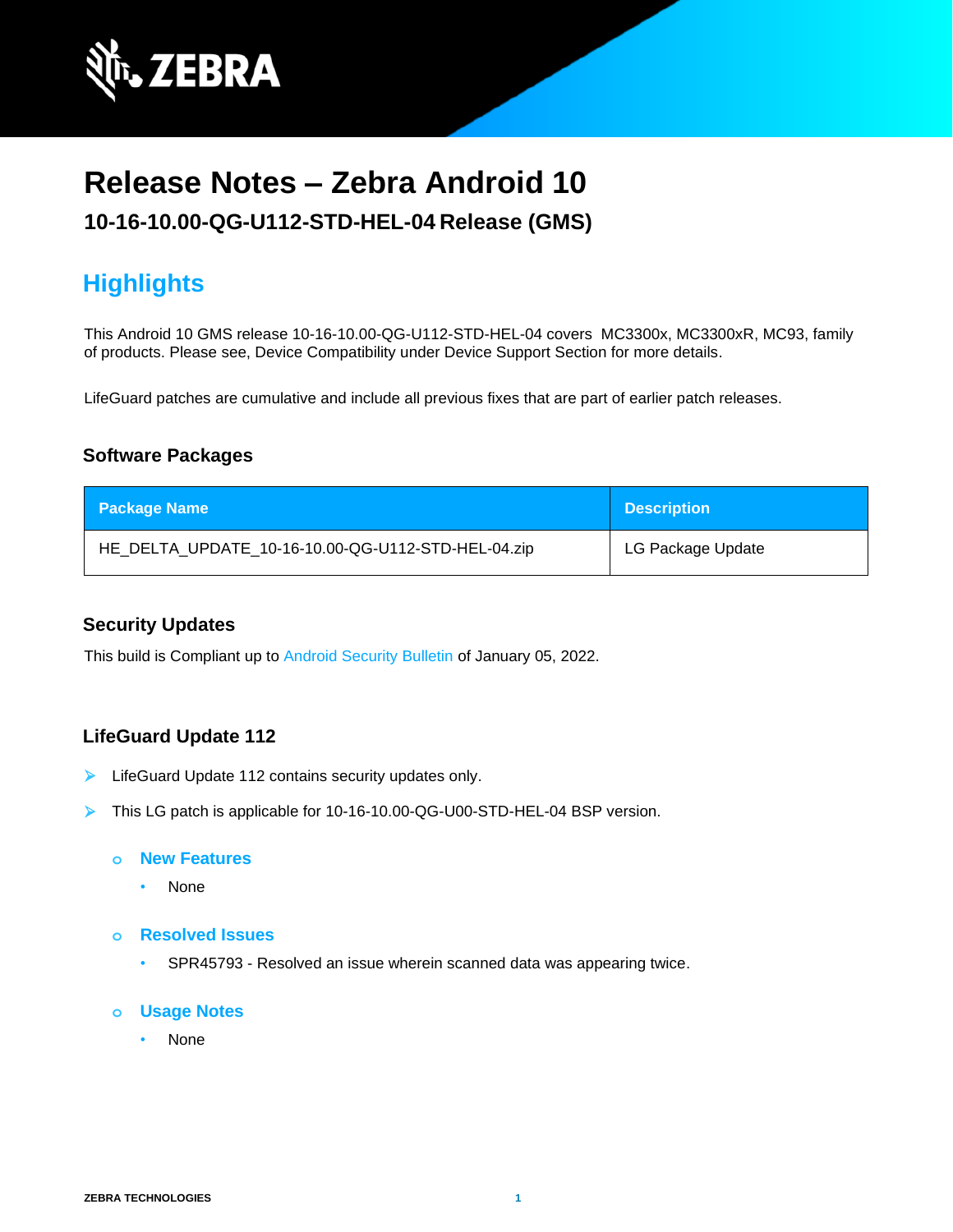

## **LifeGuard Update 111**

- ➢ LifeGuard Update 111 contains security updates only.
- ➢ This LG patch is applicable for 10-16-10.00-QG-U00-STD-HEL-04 BSP version.

#### **o New Features**

- None
- **o Resolved Issues**
	- None

#### **o Usage Notes**

#### None

### **LifeGuard Update 106**

- ➢ LifeGuard Update 106 contains security updates only.
- ➢ This LG patch is applicable for 10-16-10.00-QG-U00-STD-HEL-04 BSP version.

#### **o New Features**

• None

#### **o Resolved Issues**

• CVE 2021-1048 Patched the use-after-free security vulnerability which could allow code execution and local elevation of privilege to the kernel from an untrusted application (SPR 45273).

#### **o Usage Notes**

• None

## **LifeGuard Update 104**

- ➢ This LG patch is applicable for 10-16-10.00-QG-U00-STD-HEL-04 BSP version.
	- **o** This LG Patch includes following updated components.
		- Scanning Framework: 28.11.4.0
		- WiFi: FUSION\_QA\_2\_1.3.0.040\_Q
		- Audio: 0.35.0.0
		- DataWedge: 8.2.505
		- EMDK: 9.1.3.3203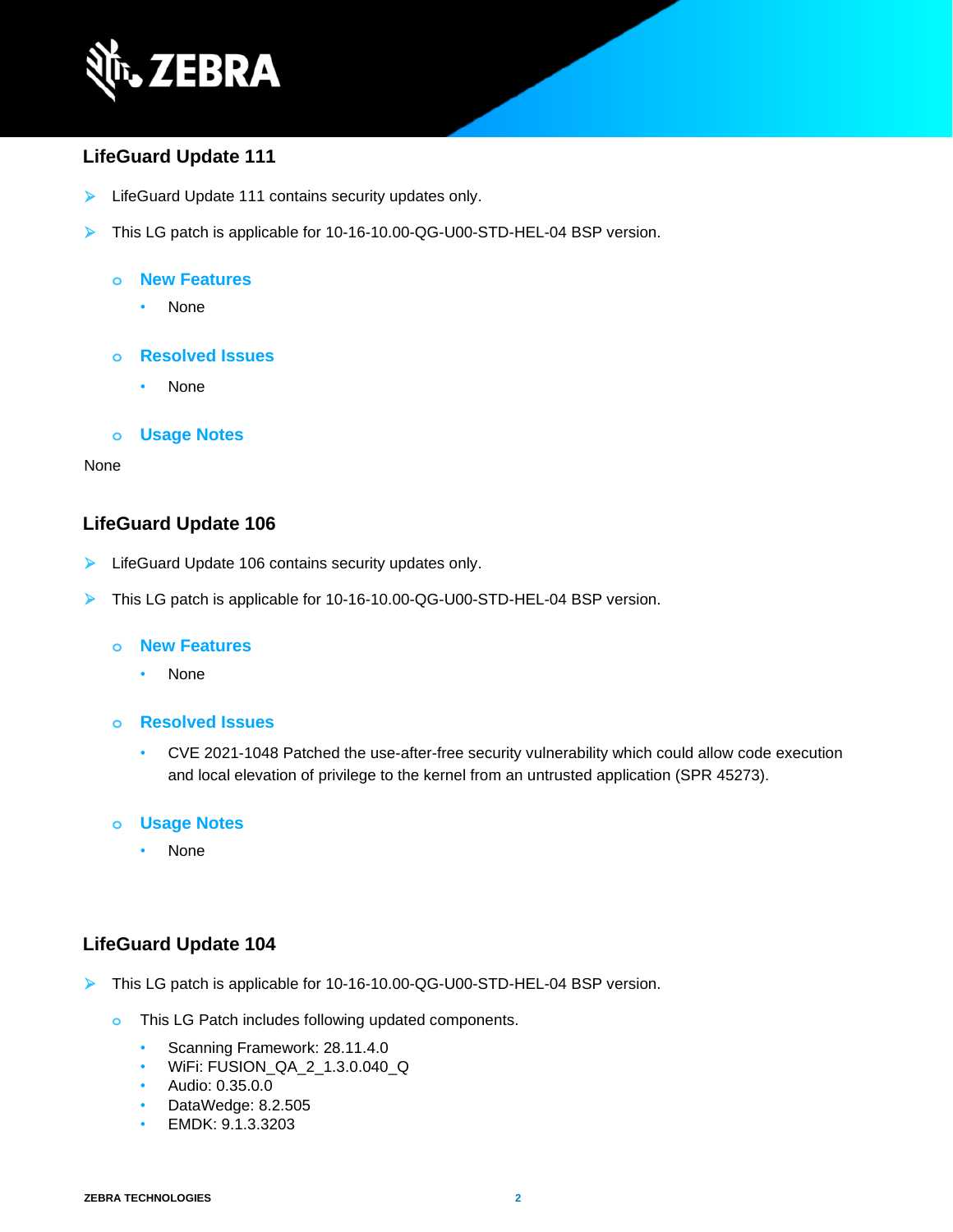

- MXMF: 10.5.0.60
- OSX: QCT.100.10.11.64
- StageNow: 5.3.0.2
- Bluetooth Pairing Utility: 3.25
- Zebra Software License Manager: 6.0.7
- WorryFree WiFi Analyzer: WFW\_A\_2\_6.0.0.012\_Q
- NFC controller Firmware: 11.01.22

## **o New Features**

- Added support to set the BLE channel mask via OEMConfig and StageNow to prevent usage of channels that are known to be impacted by interference.
- Added support where admin can set partition name of Local License Server on ZSL configuration.
- Added Additional Analysis Params to the Roam Analysis events e.g., SSID, BSSID, RSSI, Channel.
- Added support for WLAN Front End Module 45868 on TC72, TC77, PS20, TC52, TC57, TC52-HC, MC93, TC83, L10A, EC30, ET51 8" & 10", ET56 8", VC83, TC52x, TC57x, CC600 and CC6000 devices.
- Added support for BT Module 22545 on TC72, TC77, TC52x, TC57x, TC52 and TC57 devices.
- Added localization support in BTPairingUtility app for French-CA, Polish, Dutch, German, Italian, Spanish, Japanese and Chinese locales.
- Added Key double click functionality and double click remapping capability for SCAN and Trigger keys on MC3300x and MC9300.
- Added support for SHIFT and ALPHA key behavior changes, W1 and W2 keycode changes for 53 key custom keypad, on MC9300.

- SPR44235 Resolved an issue wherein the SUW device provisioning was not able to update WLAN SSID using scanner.
- SPR44151 Resolved an issue wherein inconsistent touch inputs with gloves observed on ET51/ET56.
- SPR44065 Resolved an issue wherein the touch was non-responsive towards lower left portion of screen for L10A.
- SPR44460 Resolved an issue wherein Microsoft Teams was crashing on launch on data only SKU devices.
- SPR44265 Resolved an issue wherein Bluetooth module was showing incorrect battery usage.
- SPR44031 Resolved an issue wherein device was experiencing random touch events intermittently.
- SPR43402 Resolved an issue wherein echo was being heard while both parties are in speaker phone mode.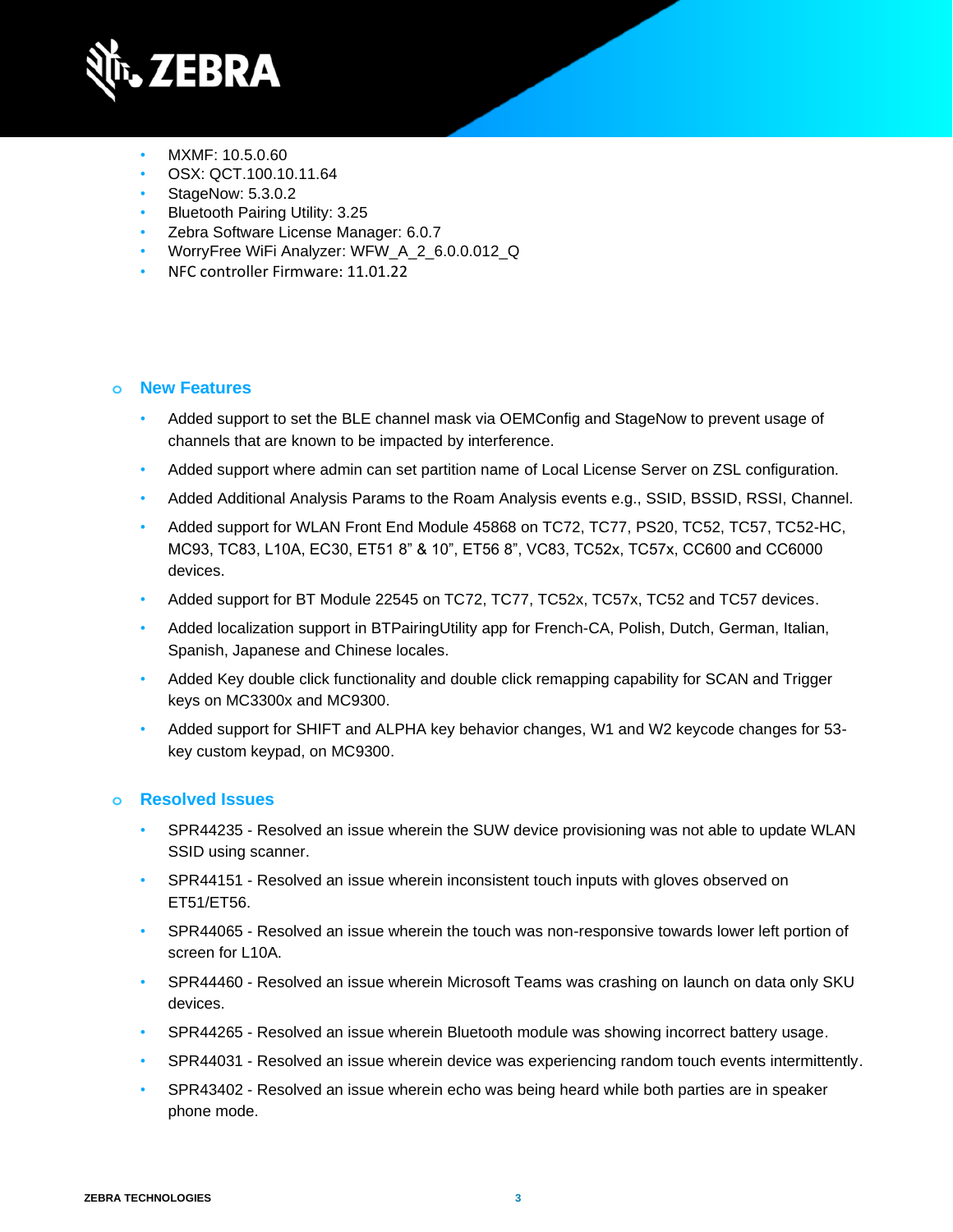

- SPR44015 Resolved an issue wherein WT6300 extended battery with 0% level was not charging via cradle.
- SPR44429 Resolved an issue wherein L10 was unable to wake from deep sleep mode.
- SPR44530 Resolved an issue wherein Ethernet communication was not working on some 100Mbps ethernet hub.
- SPR44335/44185 Resolved an issue wherein Apps were receiving Null value when requesting NFC adapter prior to Boot complete event.
- SPR44551 Resolved an issue wherein Apps using camera intent APIs to fetch images from camera would be turned upside on ET51 and ET56 devices.
- SPR44262 Resolved an issue wherein Scanner beam was not coming intermittently while using EMDK based App.
- SPR44833 Resolved an issue wherein Ethernet configuration was not getting applied when the device was connected to ethernet cradle.
- SPR44426 Resolved an issue wherein WFC Voice client encountered an error sometimes that required termination of call.

➢ LifeGuard update U104 is a Mandatory patch for devices with WLAN Front End Module 45868 & BT Module 22545

WLAN Front End Module can be identified using adb shell getprop ro.config.device.wlan\_fem [ro.config.device.wlan\_fem]: [QM45868]

BT Module can be identified using adb shell getprop ro.bluetooth.bt\_filter ro.bluetooth.bt\_filter=QM22545

### **LifeGuard Update 98**

➢ This LG patch is applicable for 10-16-10.00-QG-U00-STD-HEL-04 BSP version.

- **o** This LG Patch includes following updated components.
	- Scanning Framework: 28.11.3.0
	- WiFi: FUSION\_QA\_2\_1.3.0.037\_Q
	- Audio: 0.34.0.0
	- DataWedge: 8.2.400
	- EMDK: 9.1.3.3203
	- MXMF: 10.5.0.49
	- OSX: QCT.100.10.11.62
	- StageNow: 5.3.0.2
	- Bluetooth Pairing Utility: 3.24
	- Zebra Software License Manager: 5.0.1

#### **o New Features**

Added support for SHT4x humidity Sensor on MC93.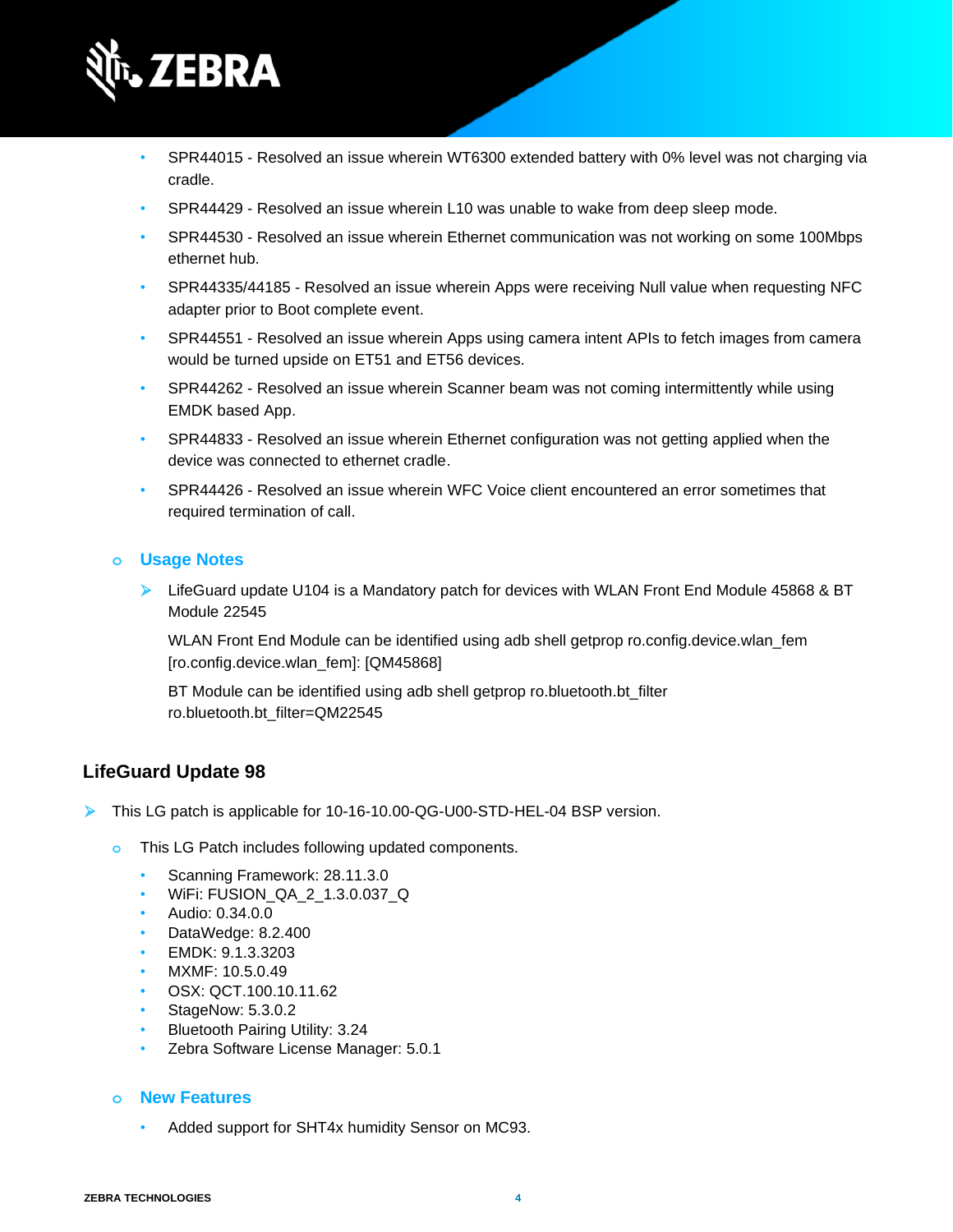

- Added support for LSM6DSM Gyroscope/accelerometer Sensor on MC3300x/MC3300xR, MC93, TC8300, and PS20 devices.
- Added support for freefall detection for TC21/TC26 Devices.
- Added support for CBRS Band 48 on TC26EK-21A222-NA SKU.
- Added support to enable SPoC (ZebraPay) and power management.
- Added support for Secondary BLE Licensing for EC50/EC55.
- Added support to configure Secondary BLE TX power to a specified value.
- Added support for admin to configure the Altbeacon Manufacturing byte of the secondary BLE.
- Adding correct protocol type for APR in tcpdump for decoding.
- Added UNII-3 band support for EU region on TC52x and TC52x-HC devices.
- Updated default display brightness and adaptive brightness is turned off OOB for EC50/EC55 devices.
- Enabled dark display theme OOB for EC50/EC55 devices.
- Haptic feedback is disabled OOB for EC50/EC55 devices.
- Updated default wallpaper for EC50/EC55 devices OOB.
- Launcher icon outline shape is updated to look rounded OOB for EC50/EC55 devices.
- Notification sound played at boot up or low battery is set to "Lalande.ogg" as default tone for EC50/EC55 devices.
- Bordered keys Gboard setting is enabled OOB for EC50/EC55 devices.
- Added support for VoWiFi for Orange.
- Added support for Vodafone UK.
- Added support for Erillisverkot Public Safety MVNO.
- Updated the APN details for Spark operator.

- SPR42999 Added support to enable ADB over Wi-Fi in Settings App.
- SPR43012 Resolved an issue wherein USB based bin file staging was intermittently not working.
- SPR43592 Resolved an issue wherein application flickering is observed when enabling/disabling RxLogger using adb command.
- SPR43683 Resolved an issue wherein USB to Serial Port converter was not working on a 3rd party cradle.
- SPR41910 Resolved an issue wherein first touch was not working correctly after resume.
- SPR43738 Updated the APN details for Telenor operator.
- SPR43291 Resolved an issue wherein Advertising BLE beacons were not able to reach Max power.
- SPR43841 Resolved an issue wherein PTT calls would sometimes not terminate with the release of the button.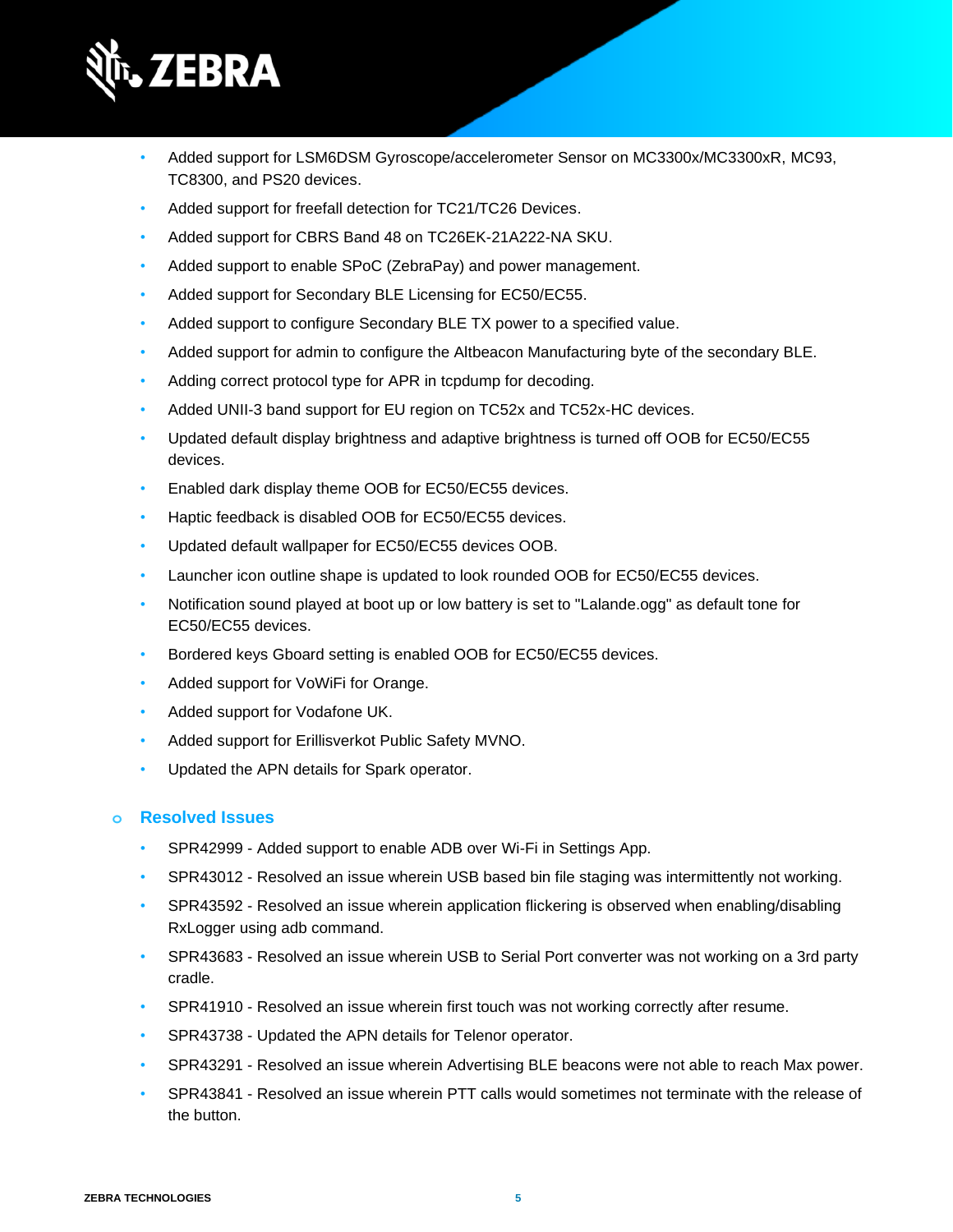

- SPR43800 Resolved an issue wherein scanner was not working after resume when Time release was set.
- SPR43627 Resolved an issue wherein device was rebooting after pairing to an unsupported scanner.
- SPR43931 Resolved an issue wherein scanning into chromium browser with multiple tabs open would switch between tabs.
- SPR41882 Resolved an issue wherein it was not possible to provision the device using QR code with EXTRA\_PROVISIONING\_WIFI\_PROXY\_HOST and EXTRA\_PROVISIONING\_WIFI\_PROXY\_PORT details.
- SPR43802 Resolved an issue wherein OS update initiated through StageNow immediately after boot use to fail intermittently.
- SPR44265 Resolved an issue wherein a modem restart would acquire wakelock and cause battery consumption.
- SPR43940/43916 Resolved an issue wherein DNS alias could not be resolved.
- SPR44260/44261 Resolved an issue wherein PTT call was not getting released when the PTT headset button was released.
- SPR44078 Resolved an issue wherein ET51 device with powerpack battery inserted is sometimes cycling quickly between charging/discharging from AC or expansion battery.
- SPR43236 Resolved an issue wherein device Intermittently not able to get GPS Location after reboot.
- SPR44059 Resolved an issue wherein creating a new WEP-encrypted SSID from StageNow Wi-Fi Manager, "WEP-104" (128bit) cannot be configured correctly on MX 10.2.
- SPR43907 Resolved an issue wherein NTP Sync interval was not getting updated through StageNow.
- SPR43148 Resolved an issue wherein configuring WLAN Channels in range format through OEMConfig use to fail.
- SPR43358 Resolved an issue wherein first created profile after deleting the default profile, does not connect automatically.

- ➢ To identify the LSM6DSM Gyroscope/accelerometer sensor on the device users can check the **ro.config.device.gyro** property using getprop command from adb.
	- a. Devices with LSM6DSM sensor will have  $[ro.config.device.gyro] = 8$ .
	- b. Devices with LSM6DSM sensor will list sensor type as LSM6DSM on "Settings-->About phone-->SW components-->Gyroscope" or "Settings-->About phone-->SW components -- >Accelerometer".
- ➢ To identify the SHT4x humidity sensor on the device users can check the **ro.config.device.sku** property using getprop command from adb.
	- a. Devices with for SHT4x humidity sensor will have [ro.config.device.sku] = 522 or 523.
	- b. Devices with SHT4x humidity sensor will list HW ID as 522 or 523 on "Settings-->About phone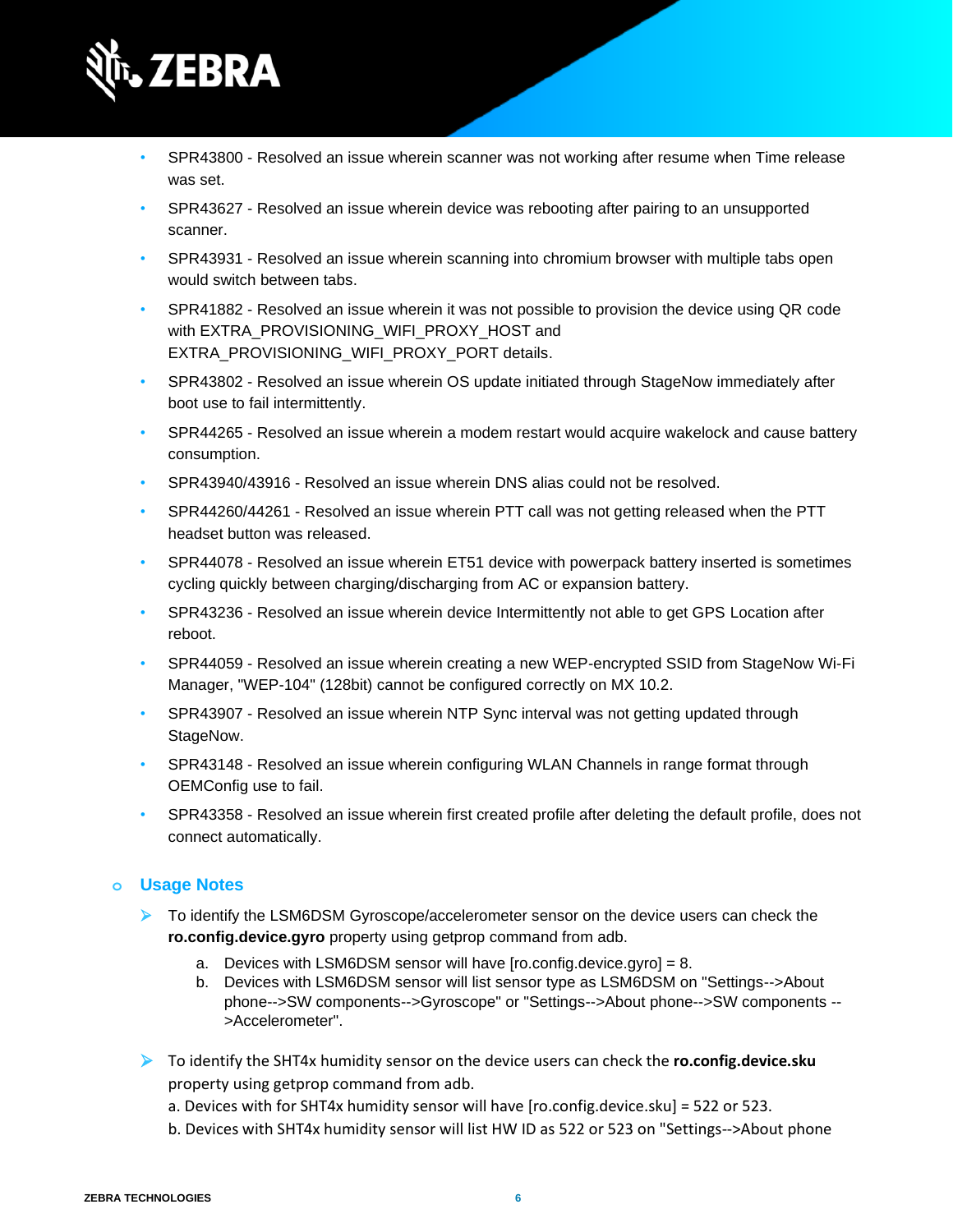

-->SW components-->HW ID".

- ➢ MC3300x/MC3300xR LSM6DSM G-sensor devices require 10-16-10.00-QG-U98-STD-HEL-04 or higher to ensure full G-sensor functionality.
- ➢ The MC93 devices with SHT4x Humidity Sensor require 10-16-10.00-QG-U98-STD-HEL-04 or higher to ensure full humidity sensor functionality.
- ➢ While downgrading MC93 SHT4x humidity sensor devices from Android 10 to Oreo, only the 01.30.04 Lifeguard Update 35 & above is supported. The Full image of 01.30.04 and the Lifeguard Update 35 must be installed together using the UPL process.

## **LifeGuard Update 94 (Not Released for ET51 and ET56)**

- LifeGuard Update 94 contains security updates only.
- ➢ This LG patch is applicable for 10-16-10.00-QG-U00-STD-HEL-04 BSP version.
	- **o New Features**
		- None
	- **o Resolved Issues**
		- None
	- **o Usage Notes**
		- None

## **LifeGuard Update 90 (Not Released for ET51 and ET56)**

➢ This LG patch is applicable for 10-16-10.00-QG-U00-STD-HEL-04 BSP version.

#### **o New Features**

- None
- **o Resolved Issues**
	- Added fix for multiple vulnerability issues (FragAttack) with respect to Fragmentation and Forging attacks.
- **o Usage Notes**
	- None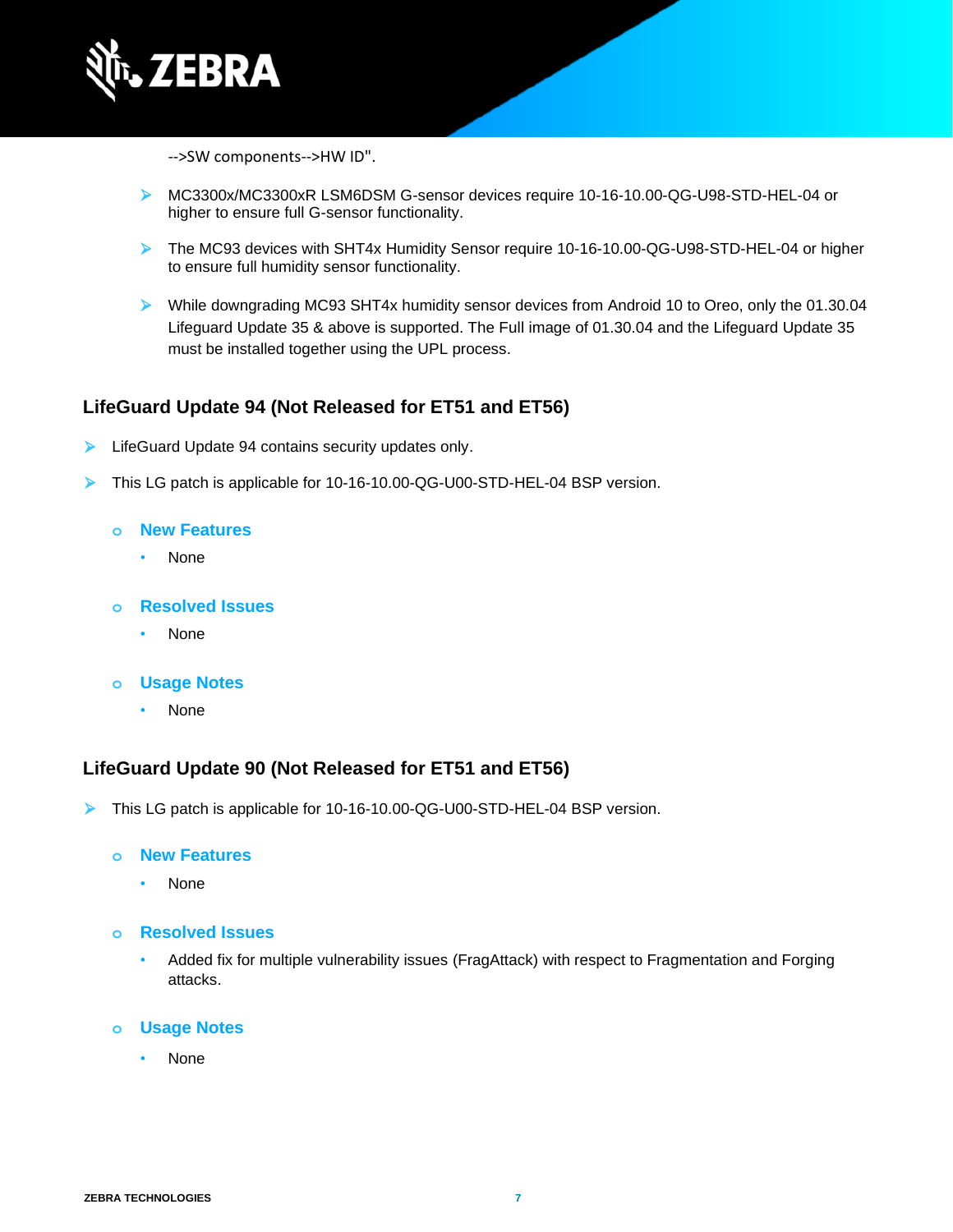

## **LifeGuard Update 86 (Released only for ET51 and ET56)**

➢ This LG patch is applicable for 10-16-10.00-QG-U00-STD-HEL-04 BSP version.

#### **o New Features**

• Added support for display IC G101QAN01.1 on ET51/ET56 10" devices.

#### **o Resolved Issues**

• None

#### **o Usage Notes**

• ET51/ET56 10" devices with display IC G101QAN01.1 cannot be downgraded to BSPs below 10-16- 10.00-QN-U00-STD-HEL-04 and require 10-16-10.00-QN-U86-STD-HEL-04 as a mandatory update.

To identify display type, users can check 'ro.config.device.display' property using getprop command from adb.

- $\circ$  Devices with display IC G101QAN01.1 will have [ro.config.device.display] = 702
- $\circ$  Devices with display IC G101QAN01 will have [ro.config.device.display] = 701

## **LifeGuard Update 79**

➢ This LG patch is applicable for 10-16-10.00-QG-U00-STD-HEL-04 BSP version.

- **o** This LG Patch includes following updated components.
	- Scanning Framework: 28.11.2.0
	- WiFi: FUSION\_QA\_2\_1.3.0.032\_Q
	- WorryFree WiFi Analyzer: WFW\_QA\_2\_6.0.0.006\_Q
	- Audio: 0.33.0.0
	- DataWedge: 8.2.308
	- EMDK: 9.1.0.3200
	- MXMF: 10.4.0.18
	- OSX: QCT.100.10.6.58
	- StageNow: 5.2.0.4
	- Zebra Data Service: 10.0.3.1001
	- MSRN: 2.02
	- OemInfo: 9.0.0.331
	- Bluetooth Pairing Utility: 3.23

#### **o New Features**

- Added support for LSM6DSM Gyroscope/accelerometer Sensor on TC72/TC77,TC52/57 and TC52x/TC57x devices. This LifeGuard patch supports the different pin configuration of the new Gsensor (LSM6DSM). In testing, the combination of new G-sensor with earlier versions of Android has not shown any performance, functionality, or device degradation.
- Dotcode Erasure Parameter Support is added.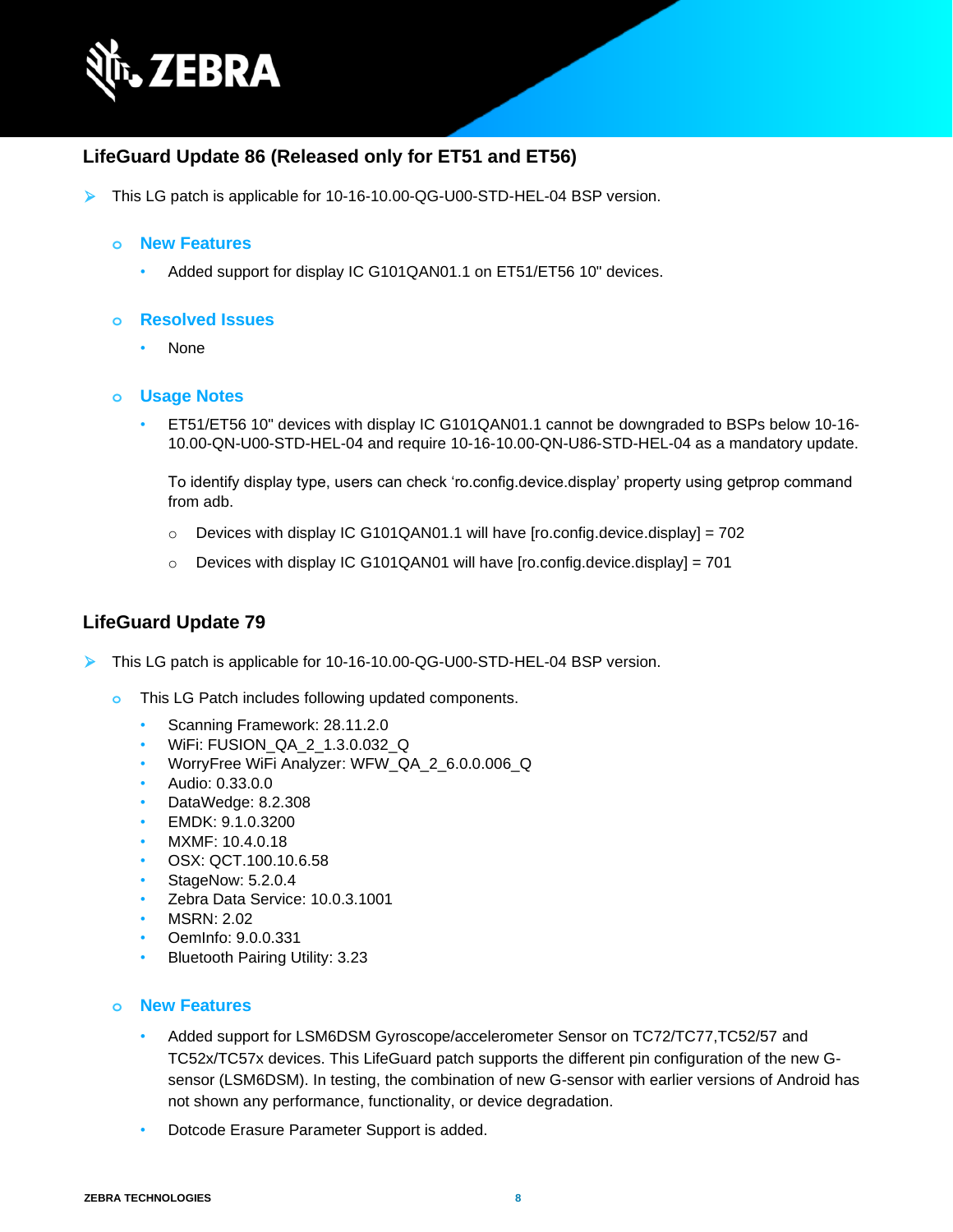

- Dot Code Decoder Support is Added for RS5100 BT Scanner.
- Added Support for NG SimulScan using Camera.
- PL5000 Zback Scanner support is added for ET51/ET56 devices.
- Added support for Integrated Scanner Frame SKUs ET51CE-G21E-SFA6,

ET51CE-G21E-SFNA and ET51CE-G21E-SFIA with Zebra PL5000 decoder, which replaces the Zebra PL3307 decoder.

- Added Feature in ZDS to support the collection of top RAM consumption per application.
- Added Feature in ZDS to support the collection of identity of the application that initiated the scan.
- Remove dependency on Enterprise partition in OEMInfo application to reduce the security risk.
- Added support for VoIP on CC6000.
- Added integrated licensing feature for VoD Application. User needs to apply valid license to use the app.
- WFW VoIP Analysis SIP-RTP Enhancement.
- Granting Special permissions for EMM Device Owner application while Provisioning device.
- Added support to provide location updates based on the specified minimum distance travelled for both WGS84 and non WGS84 formats.
- Integration of custom feature CSP to add ability to enable or disable custom features.
- Added a feature to handle the network issue of ARP Requests not getting response from backend network.
- Added a feature to detect low RSSI conditions and scenarios and allow device to do quick recovery from the low RSSI state.
- Added support to enable/disable eSIM provisioning feature using CellularMgr CSP.

- SPR41891 Resolved an issue where device disables the profiles permanently when wrong credentials are entered.
- SPR41911 Resolved an issue where it was not possible to set "false" value to protector param in TouchMgr CSP.
- SPR41725 Resolved an issue where intermittently DataWedge would scan barcodes even when in suspend state.
- SPR41886 Resolved an issue where Latin character set QR barcodes were not being decoded.
- SPR41912 Resolved an issue where Intermittent print failures were observed using LinkOS SDK application.
- SPR42980 Resolved an issue where device was not able to read Mifare classic 4K card.
- SPR40219 Resolved an issue where MSI barcodes were not getting decoded.
- SPR41824 Resolved an issue where WWAN data connection failures were reported due to incorrect APN configuration settings.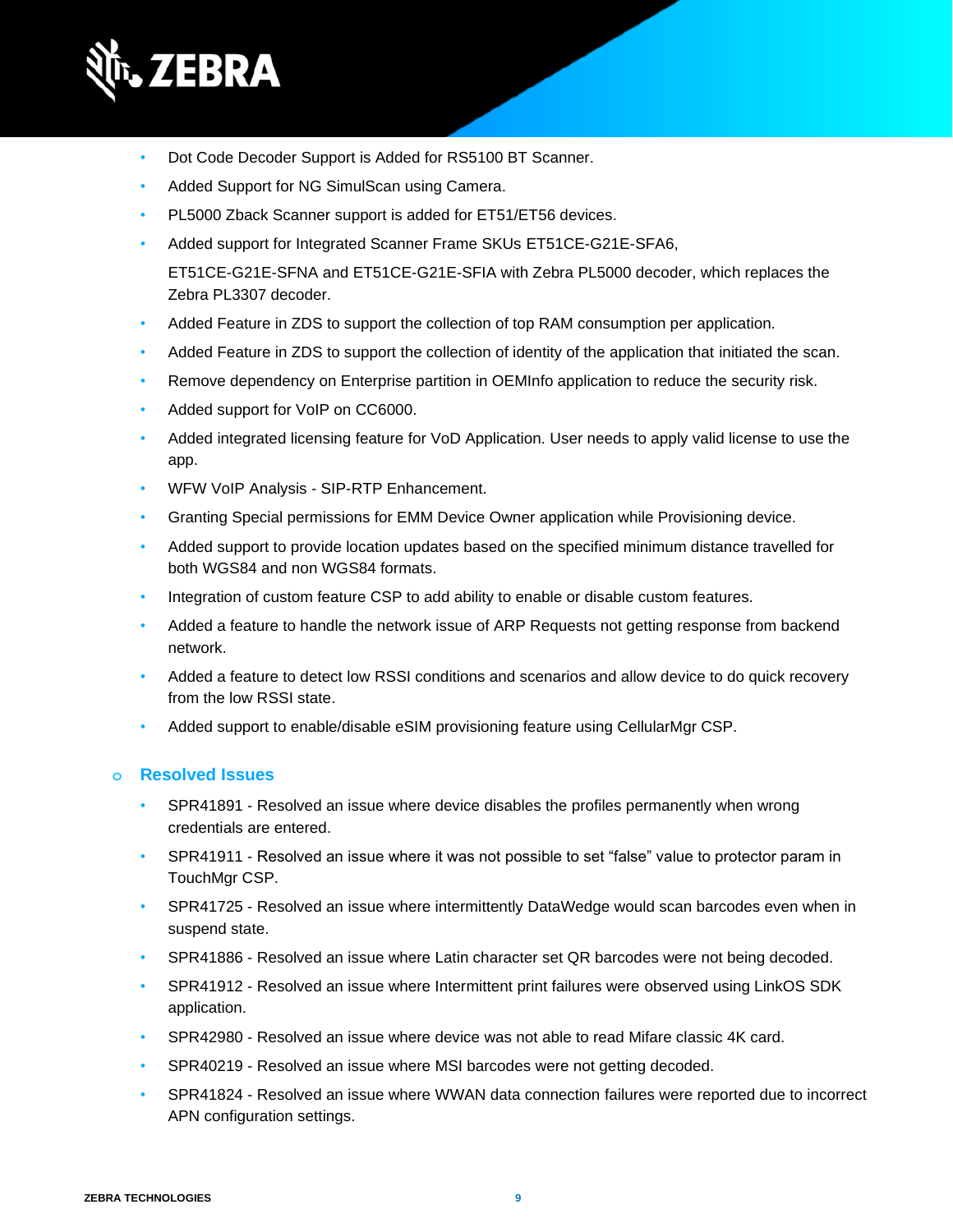

- SPR43359 Resolved an issue where display would intermittently fail to turn on upon power key press.
- SPR41623 Resolved an issue where TC52 was displaying incorrect magnetometer values.
- SPR41881 Resolved an issue where a permission that was not supported originally on OS was not regranted to application upon newer OS update that supported those permissions.
- SPR41003 Resolved an issue where BlueParrott headset connected to ET51 was picking up voice from a farther distance.
- SPR43717 Resolved an issue where intermittently Airplane mode was enabled after an improper Battery Swap.
- SPR41841 Resolved an issue where Keyboard volume notification level icon was missing in MC33 Brick SKUs.
- SPR43358 Resolved an issue where first created profile using WIFI CSP after deleting the default profile, does not connect automatically.
- SPR41400 Resolved an issue where key remapping was not working for modifier keys in Bundle mode for OEMCONFIG.
- SPR41116 Resolved an issue where user was unable to configure Code128 Ignore FNC4 param from Datawedge on ET51, ET56 with Zback and Integrated Scanner.
- SPR43533 Resolved an issue where display goes black on TC72 and TC77 with 4770 scan engines.
- Integrated a VPN security fix for Common Criteria mode.
- Default password for MSRN App has been set to empty.

- ➢ To identify the LSM6DSM Gyroscope/accelerometer sensor on the device users can check the **ro.config.device.gyro** property using getprop command from adb.
	- c. Devices with LSM6DSM sensor will have [ro.config.device.gyro] = 8.
	- d. Devices with LSM6DSM sensor will list sensor type as LSM6DSM on "Settings-->About phone-->SW components-->Gyroscope" or "Settings-->About phone-->SW components -- >Accelerometer".
- ➢ Support for Zebra PL5000 decoder with integrated scanner frame requires 10-16-10.00-QG-U79-

STD-HEL-04 or higher to ensure full scanner functionality.

## **LifeGuard Update 72 (Released only for ET51 and ET56)**

- ➢ This LG patch is applicable for 10-16-10.00-QG-U00-STD-HEL-04 BSP version.
	- **o** This LG Patch includes following updated components.
		- Scanning Framework: 28.10.0.0
	- **o New Features**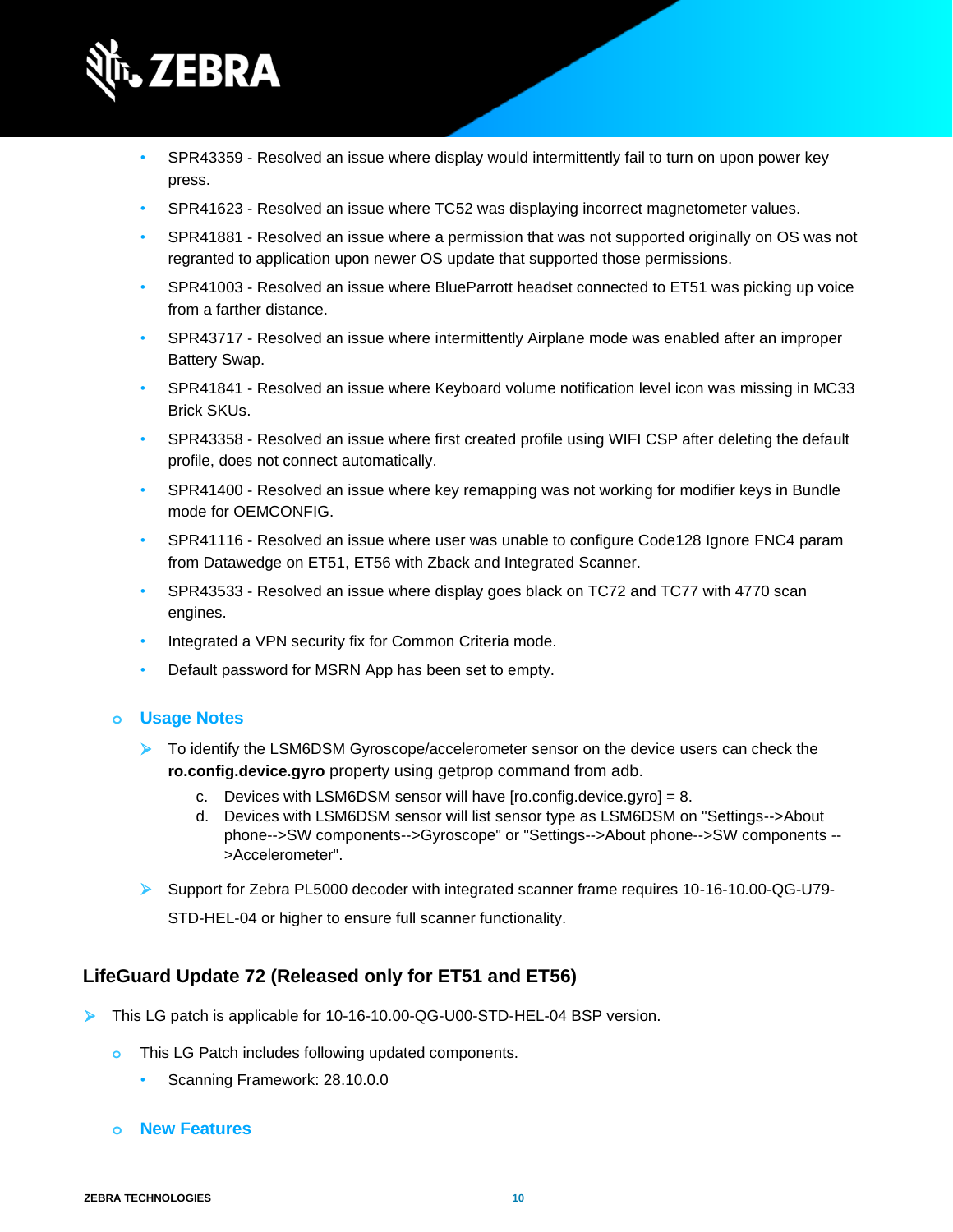

- Added support for Zebra Scanner Expansion Back ZBK-ET5X-10SCN7-02, ZBK-ET5X-8SCN7-02, that supports the SE4770 scan engine.
- **o Resolved Issues**
	- None
- **o Usage Notes**
	- None

### **LifeGuard Update 70 (Not Released for ET51 and ET56)**

➢ This LG patch is applicable for 10-16-10.00-QG-U00-STD-HEL-04 BSP version.

#### **o New Features**

- None
- **o Resolved Issues**
	- None
- **o Usage Notes**
	- None

### **LifeGuard Update 44 (Not Released for ET51 and ET56)**

- ➢ This LG patch is applicable for 10-16-10.00-QG-U00-STD-HEL-04 BSP version.
	- **o** This LG Patch includes following updated components.
		- Audio: 0.31.0.0
		- Bluetooth Pairing Utility: 3.20
		- DataWedge: 8.2.211
		- EMDK: 9.0.3.3003
		- License Manager and License Agent: 5.0.0 and version 5.0.0. 5.0.0
		- MXMF: 10.3.0.18
		- OSX: QCT.100.10.5.58
		- Scanning Framework: 28.9.8.0
		- StageNow: 5.1.0.1

#### **o New Features**

• Added support for Keyboard Audible Feedback feature on MC3300x, MC3300xR, MC9300, MC2200, MC2700 and VC8300 and ability to control volume of Keyboard Audible Feedback by MDM.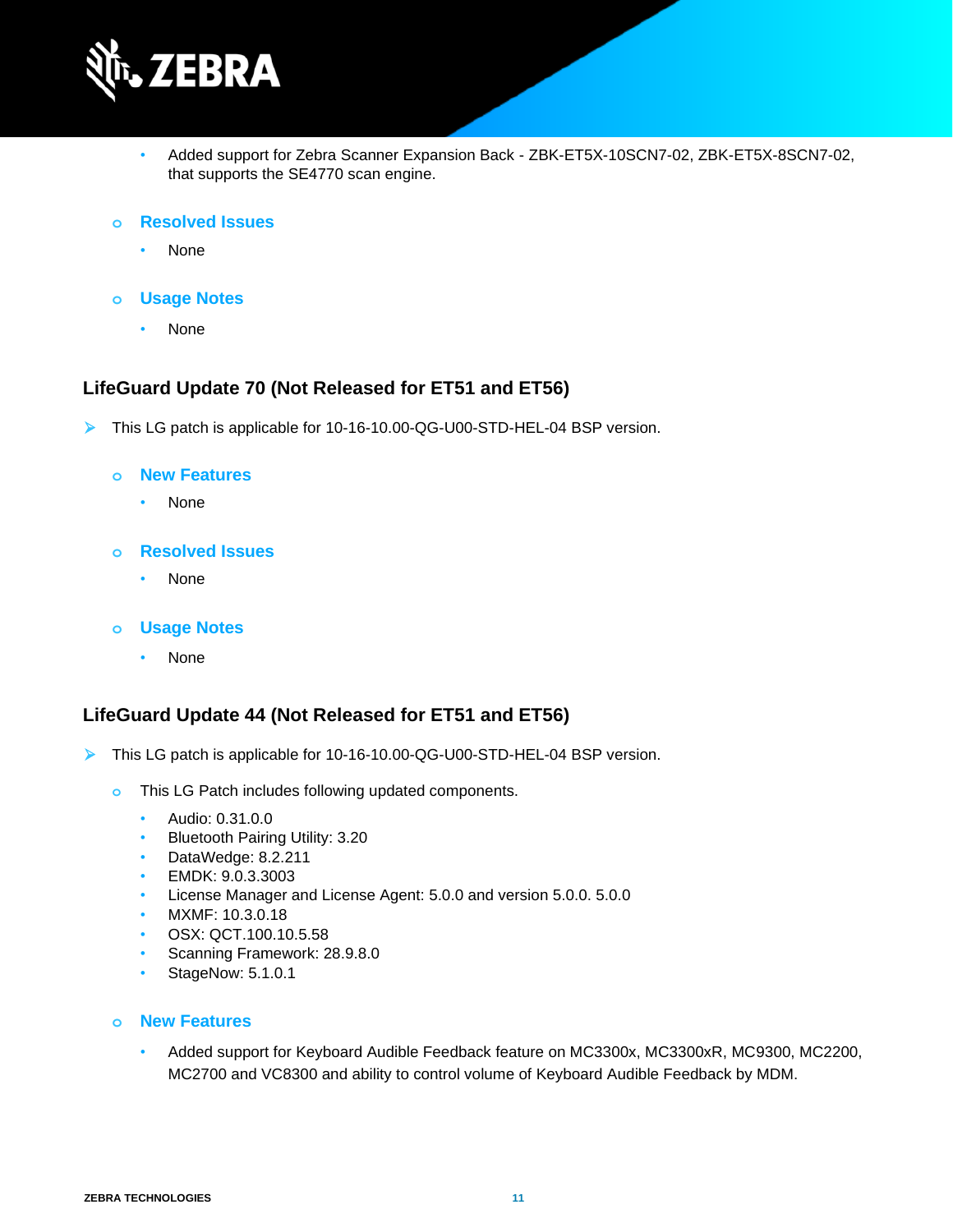

- Added support to enable/disable DHCPv6 feature using DHCPOptionMgr CSP. Stateful DHCPv6 helps Admins track and block network abuses. With stateful DHCPv6 a client is likely to keep a stable IP as long as it stays on the same network.
- Added support to see SAM Bridge FW Version in SW Component.
- Added support to enable Low level NFC NCI Logging to get detailed logs for NFC scenarios for debugging purpose, logs are included as part of RxLogger logs.
- Added support in OemInfo to allow customer applications and sideloaded applications to read BT MAC address.
- Provided additional option for the user to change the touch panel mode configuration from Power Menu without going into settings menu once it is enabled using the CSP file.
- Added support for Multibarcode Automatic group identification.
- Added support for Multibarcode Read only specific barcodes.
- Added support to remove Bluetooth pairing list.
- Added support to pair BT Scanner at Google Setup Wizard (Welcome screen) to efficiently stage the device for devices without inbuilt scanner.

- SPR-40819 : Resolved an issue wherein 7-bit ASCII encoded data matrix code was not getting decoded.
- SPR-41039 : Updated the APN details for Bulgarian operator A1.
- SPR-40216 : Resolved an issue wherein flash LED temperature was very high when torch was turned ON for a longer duration.
- SPR-38667 : Resolved an issue wherein user was unable to remotely browse files over VPN.
- SPR-40400 : Resolved an issue wherein device was losing WWAN connectivity at higher temperatures.
- SPR-41255 : Resolved an issue wherein devices were getting struck in recovery screen during MDM enrollment.
- SPR-41056 : Resolved an issue wherein SIM not detected toast message used to appear even with a valid SIM.
- SPR-39513 : Resolved an issue wherein intermittently display would not turn on upon wakeup from suspend.
- SPR-39544 : Resolved an issue where eMMC health was not being retrieved correctly on certain flash part.
- SPR-41094 : Resolved an issue wherein during a call, user gets echo while the other user was on speaker mode.
- SPR-41144 : Resolved an issue wherein the EMM Enrollment was not working over ethernet connection.
- SPR-41622 : Resolved an issue wherein additional touch events were occurring for a single touch press.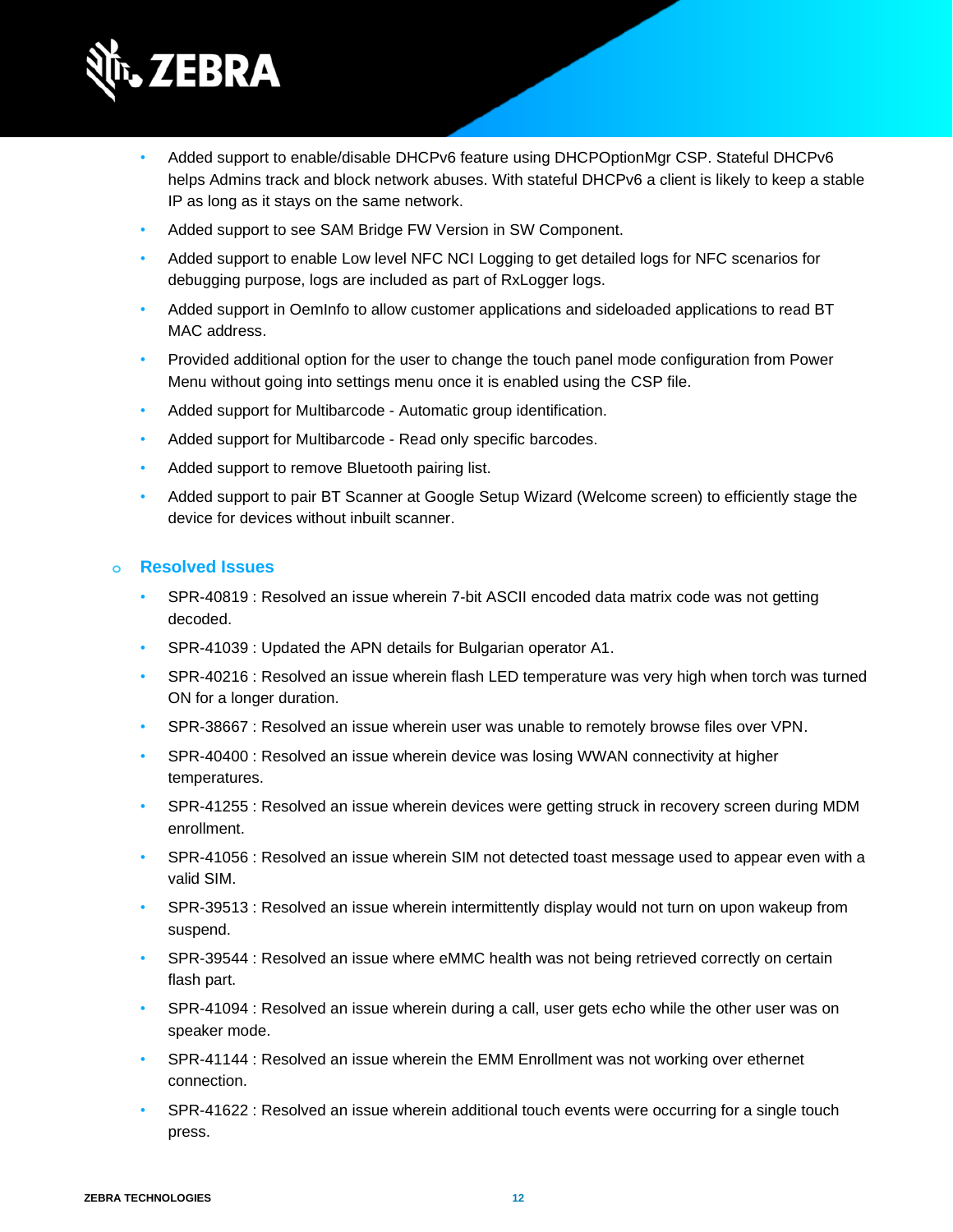

- SPR-38739 : Resolved an issue wherein streaming of certain MP3 files used to fail.
- SPR-41400 : Resolved an issue wherein key remapping was not working for CTRL and other advanced key modifiers using OemConfig.
- SPR-41578 : Added support for enabling/disabling "key press sounds" via StageNow.
- SPR-41397 : Resolved an issue wherein intermittently WLAN failed to turn On.
- SPR-39082 : Resolved an issue wherein Intermittent loss of Ethernet connection is observed.
- SPR-41260 : Resolved an issue wherein third-party VPN Apps were unable to access certificates (installed via StageNow/MX) on the device resulting in not able to connect to the server.
- SPR-41915 : Enabled Serial Port Comm API support.
- Fixed an issue wherein device crash was seen when STC SIM was inserted.

• None

## **LifeGuard Update 28 (Not Released for ET51 and ET56)**

➢ This LG patch is applicable for 10-16-10.00-QG-U00-STD-HEL-04 BSP version.

## **o New Features**

• None

## **o Resolved Issues**

- None
- **o Usage Notes**
	- None

## **LifeGuard Update 26 (Not Released for ET51 and ET56)**

- ➢ This LG patch is applicable for 10-16-10.00-QG-U00-STD-HEL-04 BSP version.
	- **o New Features**
		- None
	- **o Resolved Issues**
		- None
	- **o Usage Notes**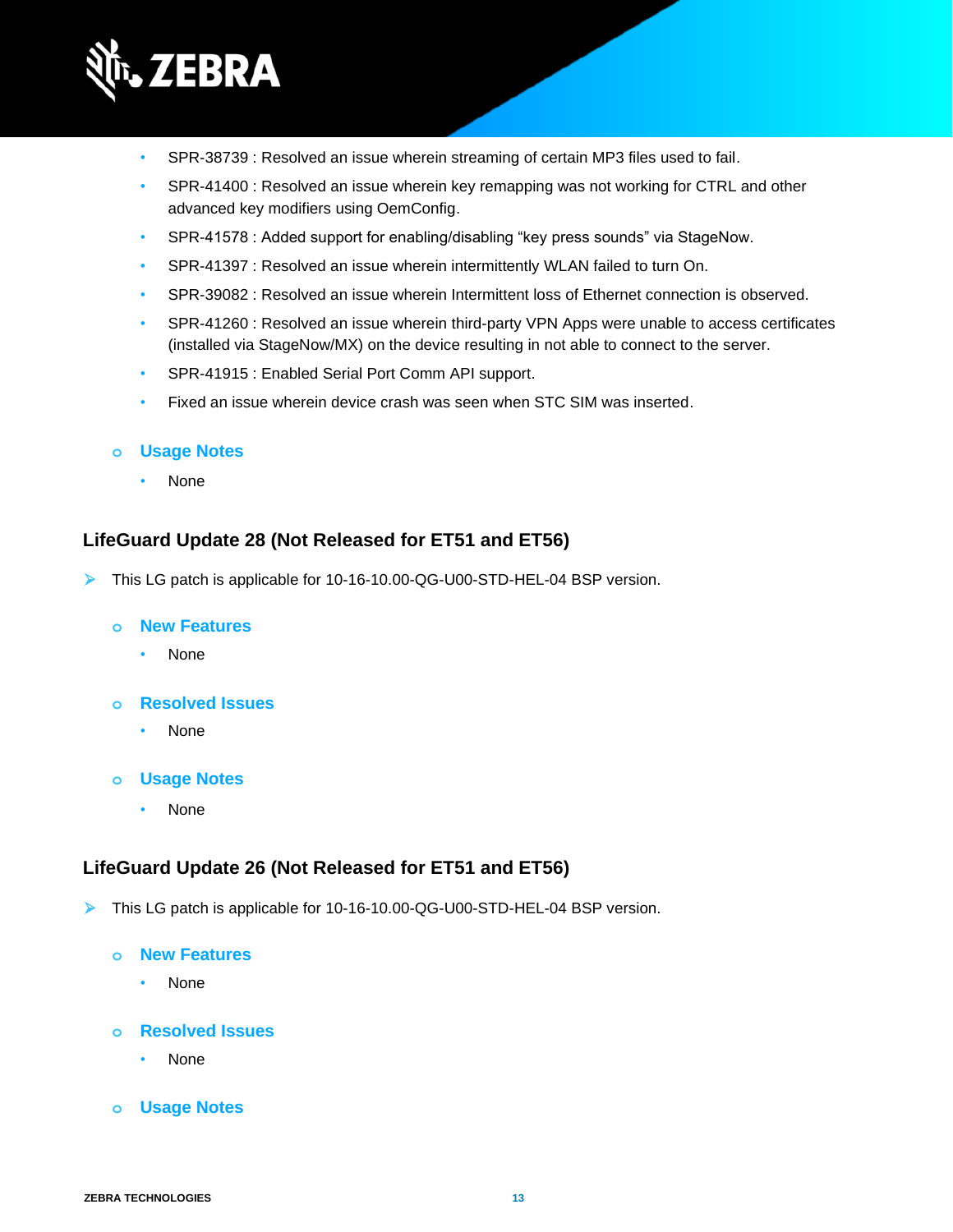

• None

## **LifeGuard Update 16 (Not Released for ET51 and ET56)**

- ➢ This LG patch is applicable for 10-16-10.00-QG-U00-STD-HEL-04 BSP version.
	- **o New Features**
		- None
	- **o Resolved Issues**
		- None
	- **o Usage Notes**
		- None

### **Version Information**

Below Table contains important information on versions

| <b>Description</b>          | <b>Version</b>                                       |
|-----------------------------|------------------------------------------------------|
| <b>Product Build Number</b> | 10-16-10.00-QG-U112-STD-HEL-04                       |
| Android Version             | 10                                                   |
| Security Patch level        | January 5, 2022                                      |
| <b>Component Versions</b>   | Please see Component Versions under Addendum section |

## **Known Constraints**

- Picture quality of the image taken with 'Night Mode' in low-light conditions is poor.
- Trigger Modes: Presentation Read Mode is preferred over Continuous Read Mode. If using Continuous Read mode, use a lower illumination brightness setting (e.g., 2) to ensure the scanner can work without interruption.
- "Red Eye Reduction" feature disables the camera flash in the device. Hence, to enable the camera flash please disable the 'Red Eye Reduction' feature.
- EMM does not support agent persistence in OS dessert downgrade scenario.
- Reset packages of Oreo and Pie should not be used on devices running with A10 software.
- In-order to avoid any inconsistencies in Settings UI it is recommended to wait for a few seconds after the device boots up.
- Transparent blue overlay in camera view –numeric, character or ENTER key presses in camera view will make this blue overlay appear. The camera is still functional; however, the view is covered with the blue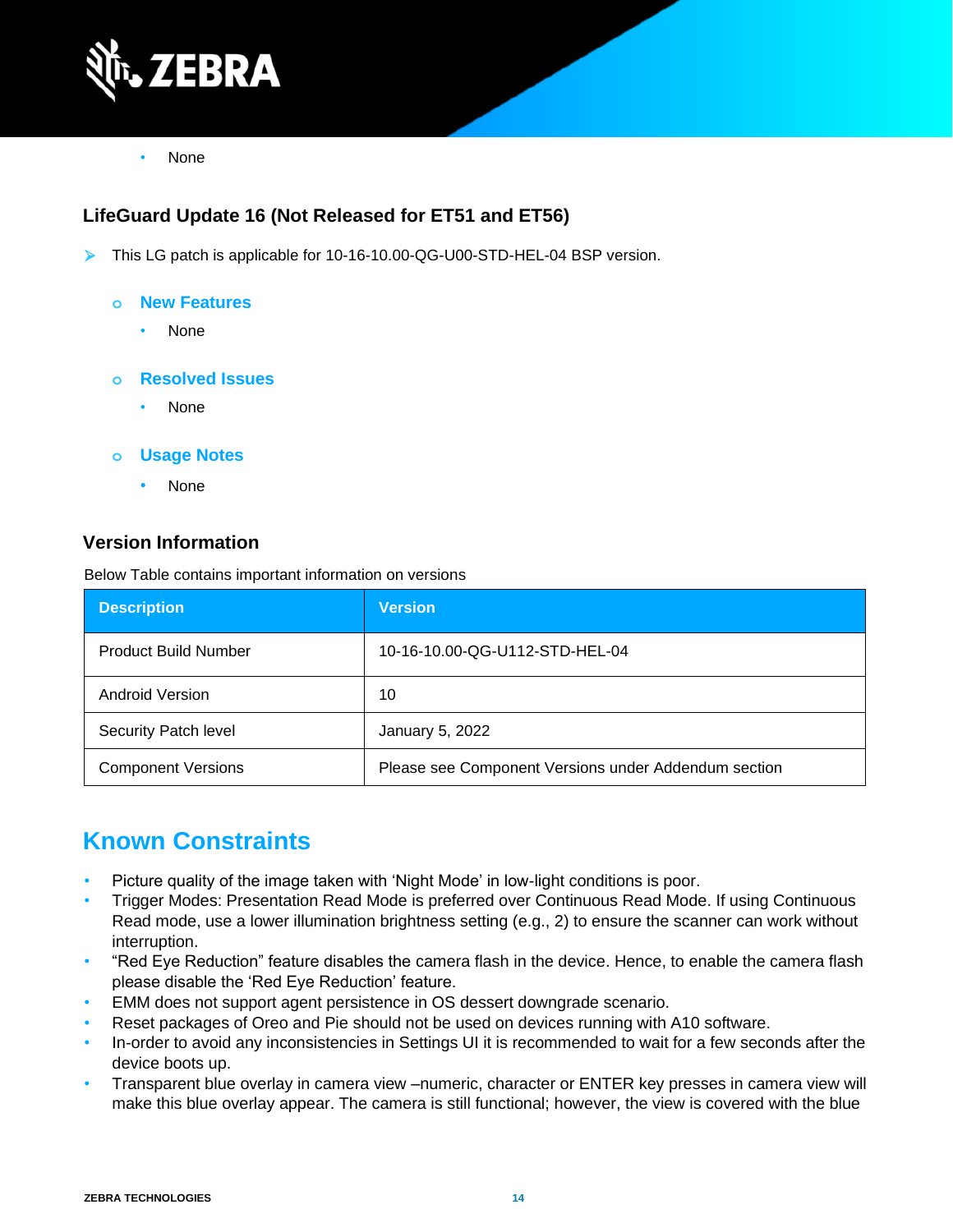

overlay. To clear this, press the TAB key to move the control to a different menu item or close the camera app.

- In case of an OS upgrade from a s/w version having higher security patch level to a s/w version having lower security patch level, user data will be reset.
- TC5x flash LED temperature is too high when torch is on for long time.
- Unable to scan remote company network using ES file explorer over VPN.
- In case USB flash drives are not getting detected on VC8300 after reboot on USB-A port, re-insert the USB flash drive after the device is fully powered up & on home screen.
- On WT6300 with RS4000 & RS5000 usage, the DataWedge option "Keep enabled on suspend" (in Profiles > Configure scanner settings) shall NOT be set, user can set "Trigger Wakeup and Scan"(in Profiles > Configure scanner settings > Reader params) for single trigger wake and scan functionality.
- When phone app is being disabled using MDM and user tries to reboot the device, user might see **Recovery Screen** with "Try again" and "Factory data reset" options. Select option "Try again" to continue the reboot process. Do not select option "Factory data reset", as it will erase the user data.
- AppManager actions only apply to the applications on the device at the time "DisableGMSApps" is called. New GMS applications present in any new OS update will not be disabled following that update
- After upgrading from Oreo to A10, Device shows "SD card setup" notification, which is expected behavior from AOSP.
- After upgrading from Oreo to A10, staging fails on few packages, user must update package names accordingly and make use of the profiles or create new staging profiles.
- At the very first time, DHCPv6 enable through CSP is not reflecting until user disconnect/reconnect to the WLAN profile.
- Support for ZBK-ET5X-10SCN7-02 and ZBK-ET5X-8SCN7-02 (SE4770 scan engine devices) is not available with software released before 10-16-10.00-QG-U72-STD-HEL-04.

## **Important Links**

[Installation and setup instructions](https://www.zebra.com/content/dam/zebra_new_ia/en-us/software/operating-system/helios/a10-os-update-instructions.pdf) (if the link does not work, please copy It to browser and try)

#### **Note:**

"As part of IT security best practices, Google Android enforces that the Security Patch Level (SPL) for the new OS or patch must be the same level or a newer level than the OS or patch version currently on the device. If the SPL for the new OS or patch is older than the SPL currently on the device, then the device will enterprise reset and wipe all user data and settings including user network configurations and remote management tools which would render the device inaccessible over a network."

- [Zebra Techdocs](http://techdocs.zebra.com/)
- **[Developer Portal](http://developer.zebra.com/)**

## **Device Support**

## **Device Compatibility**

This software release has been approved for use on the following devices.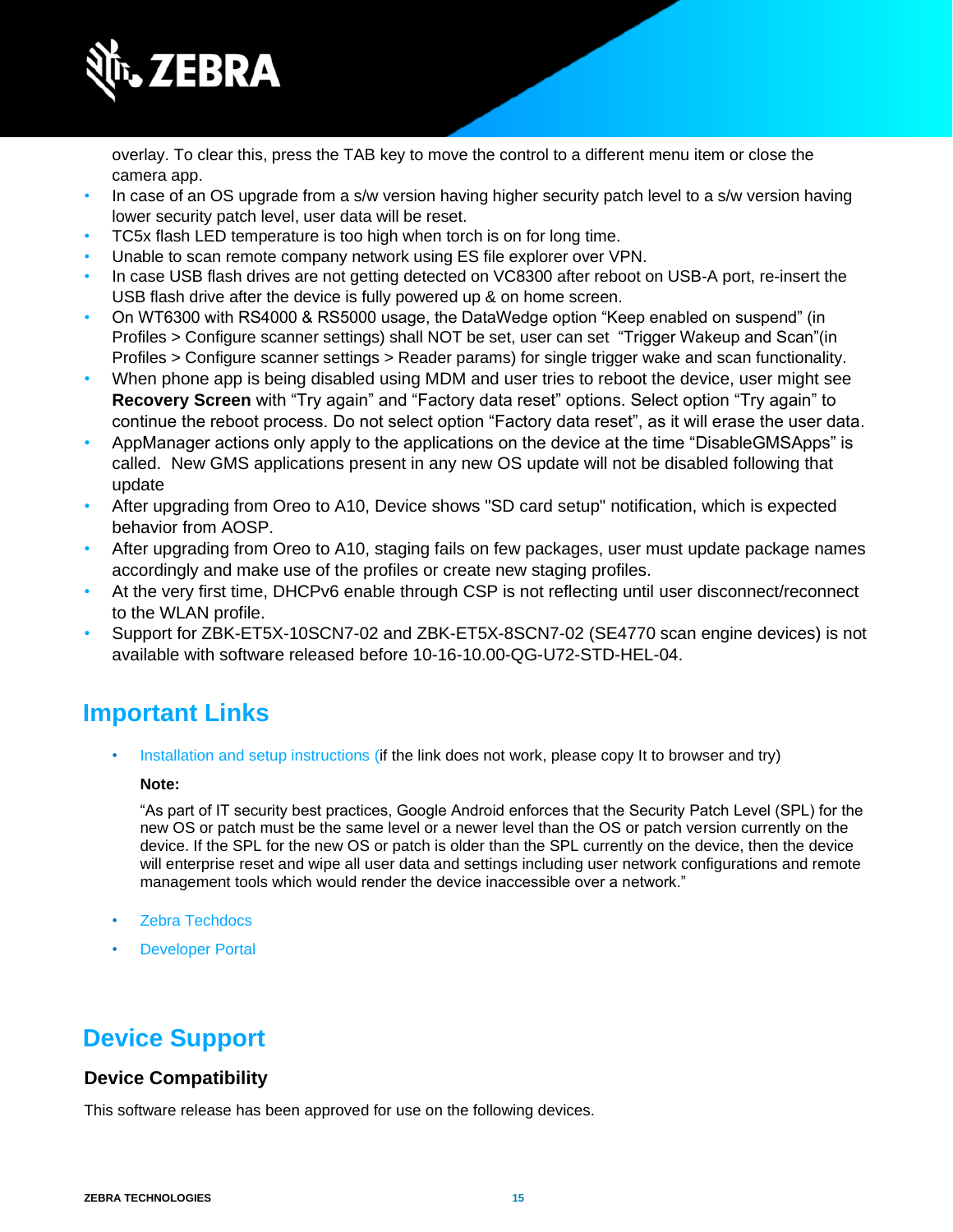

| MC3300x<br>MC330L-RL2EG4NA<br>MC330L-GE3EG4NA<br>MC330L-RL3EG4NA<br>MC330L-GE4EG4NA<br>MC330L-RL4EG4NA<br>MC330L-GE2EG4RW<br>MC330L-RL2EG4RW<br>MC330L-GE3EG4RW<br>MC330L-SC2EG4RW<br>MC330L-RL3EG4RW<br>MC330L-RL4EG4RW<br>MC330L-SC3EG4RW<br>MC330L-RC2EG4NA<br>MC330L-SC4EG4RW<br>MC330L-RC3EG4NA<br>MC330L-SJ2EG4NA<br>MC330L-RC4EG4NA<br>MC330L-SJ3EG4NA<br>MC330L-SJ4EG4NA<br>MC330L-RC2EG4RW<br>MC330L-RC3EG4RW<br>MC330L-SJ2EG4RW<br>MC330L-SJ3EG4RW<br>MC330L-RC4EG4RW<br>MC330L-SL2EG4NA<br>MC330L-SJ4EG4RW<br>MC330L-SL3EG4NA<br>MC330L-SA2EG4NA<br>MC330L-SL4EG4NA<br>MC330L-SA3EG4NA<br>MC330L-SL2EG4RW<br>MC330L-SA4EG4NA<br>MC330L-SL3EG4RW<br>MC330L-SA2EG4RW                                                                                                                                                                                                                                                                                                                                              | <b>Device Specific Manuals and</b><br><b>Guides</b> |
|----------------------------------------------------------------------------------------------------------------------------------------------------------------------------------------------------------------------------------------------------------------------------------------------------------------------------------------------------------------------------------------------------------------------------------------------------------------------------------------------------------------------------------------------------------------------------------------------------------------------------------------------------------------------------------------------------------------------------------------------------------------------------------------------------------------------------------------------------------------------------------------------------------------------------------------------------------------------------------------------------------------------------|-----------------------------------------------------|
| MC330L-SL4EG4RW<br>MC330L-SA3EG4RW<br>MC330L-SC2EG4NA<br>MC330L-SA4EG4RW<br>MC330L-SC3EG4NA<br>MC330L-SA4EG4IN<br>MC330L-SC4EG4NA<br>MC330L-SG4EG4NA<br>MC330L-SK2EG4NA<br>MC330L-SG2EG4RW<br>MC330L-SK3EG4NA<br>MC330L-SG3EG4RW<br>MC330L-SK4EG4NA<br>MC330L-SG4EG4RW<br>MC330L-SK2EG4RW<br>MC330L-GL2EG4NA<br>MC330L-SK3EG4RW<br>MC330L-GL3EG4NA<br>MC330L-SK4EG4RW<br>MC330L-GL4EG4NA<br>MC330L-SM2EG4NA<br>MC330L-GL2EG4RW<br>MC330L-SM3EG4NA<br>MC330L-GL3EG4RW<br>MC330L-SM4EG4NA<br>MC330L-GL4EG4RW<br>MC330L-SM2EG4RW<br>MC330L-GL3EG4IN<br>MC330L-SM3EG4RW<br>MC330L-GL4EG4IN<br>MC330L-SM4EG4RW<br>MC330L-GJ2EG4NA<br>MC330L-SE2EG4NA<br>MC330L-GJ3EG4NA<br>MC330L-SE3EG4NA<br>MC330L-GJ4EG4NA<br>MC330L-SE4EG4NA<br>MC330L-GJ2EG4RW<br>MC330L-SE2EG4RW<br>MC330L-GJ3EG4RW<br>MC330L-SE3EG4RW<br>MC330L-GJ4EG4RW<br>MC330L-SE4EG4RW<br>MC330L-SJ3EG4IN<br>MC330L-SG2EG4NA<br>MC330L-SJ4EG4IN<br>MC330L-SG3EG4NA<br>MC330L-GJ3EG4IN<br>MC330L-GE2EG4NA<br>MC330L-GJ4EG4IN<br>MC330L-GJ3EG4RW01<br>MC330L-GE4EG4RW | MC3300x Home Page                                   |
| MC330L-GE3EG4IN<br>MC330L-GJ3EG4NA01<br>MC330L-GE4EG4IN<br>MC330L-GJ3EG4IN01<br>MC330L-SG3EG4IN<br>MC330L-SA3EG4IN<br>MC330L-SA3EG4TR<br>MC330L-SA4EG4TR<br>MC330L-SG3EG4TR<br>MC330L-SG4EG4TR<br>MC330L-SJ2EG4RU<br>MC330L-SJ3EG4RU<br>MC330L-SA2EG4RU<br>MC330L-SA3EG4RU<br>MC330L-SG3EG4RU<br>MC330L-SK3EG4RU                                                                                                                                                                                                                                                                                                                                                                                                                                                                                                                                                                                                                                                                                                           |                                                     |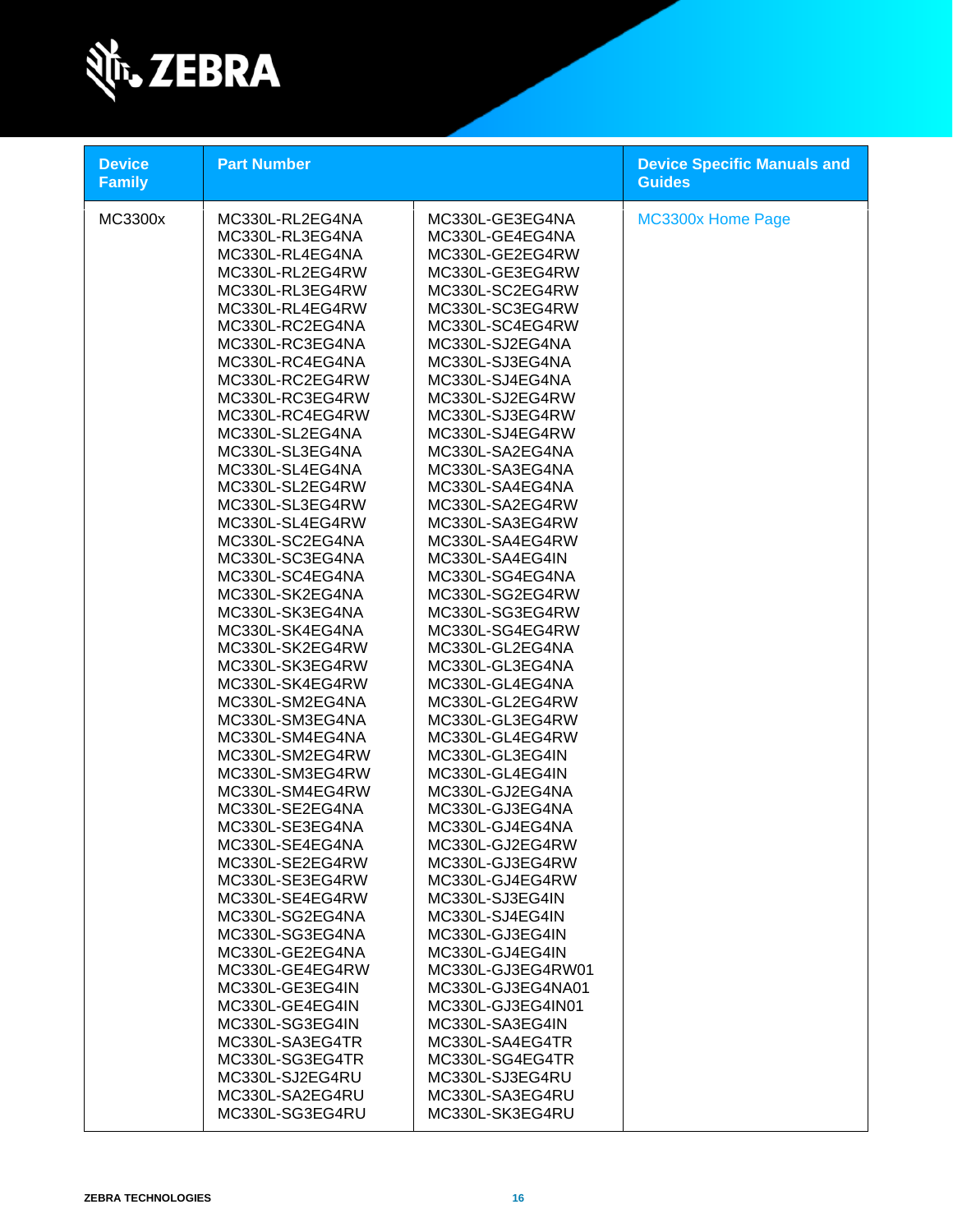

|          | MC330L-SE3EG4RU<br>MC330L-GJ2EG4RU<br>MC330L-GE3EG4RU<br>MC330L-GE2EG4RU                                                                                                                                                                                                                                     | MC330L-GJ3EG4RU<br>MC330L-GJ4EG4RU<br>MC330L-GE4EG4RU                                                                                                                                                                                                                                                        |                           |
|----------|--------------------------------------------------------------------------------------------------------------------------------------------------------------------------------------------------------------------------------------------------------------------------------------------------------------|--------------------------------------------------------------------------------------------------------------------------------------------------------------------------------------------------------------------------------------------------------------------------------------------------------------|---------------------------|
| MC3300xR | MC333U-GJ2EG4EU<br>MC333U-GJ2EG4IL<br>MC333U-GJ2EG4US<br>MC333U-GJ3EG4EU<br>MC333U-GJ3EG4US<br>MC333U-GJ4EG4EU<br>MC333U-GJ4EG4IN<br>MC333U-GJ4EG4JP<br>MC333U-GJ4EG4US<br>MC333U-GJ4EG4WR<br>MC339U-GE2EG4EU<br>MC339U-GE2EG4US<br>MC339U-GE3EG4EU<br>MC339U-GE3EG4US<br>MC339U-GE4EG4EU<br>MC333U-GJ4EG4SL | MC339U-GE4EG4IN<br>MC339U-GE4EG4JP<br>MC339U-GE4EG4US<br>MC339U-GE4EG4WR<br>MC339U-GF2EG4EU<br>MC339U-GF2EG4US<br>MC339U-GF3EG4EU<br>MC339U-GF3EG4US<br>MC339U-GF4EG4EU<br>MC339U-GF4EG4US<br>MC339U-GF4EG4WR<br>MC339U-GF4EG4TH<br>MC339U-GF3EG4TH<br>MC339U-GE4EG4TH<br>MC333U-GJ4EG4TH<br>MC339U-GF4EG4SL | <b>MC3300xR Home Page</b> |
| MC93     | MC930B-GSXXG4XX<br>MC930P-GSXXG4XX<br>MC930P-GFXXG4XX<br>Note: 'x' Stands for wild card for<br>different configurations                                                                                                                                                                                      | MC930B-GSXXG4NA-XX<br>MC930P-GSXXG4NA-XX                                                                                                                                                                                                                                                                     | MC9300 Home Page          |

## **Addendum**

## **Component Versions**

| <b>Component / Description</b>   | <b>Version</b> |
|----------------------------------|----------------|
| Linux Kernel                     | 4.4.205        |
| AnalyticsMgr                     | 2.4.0.1254     |
| Android SDK Level                | 29             |
| Audio (Microphone and Speaker)   | 0.35.0.0       |
| <b>Battery Manager</b>           | 1.1.7          |
| <b>Bluetooth Pairing Utility</b> | 3.25           |
| Camera                           | 2.0.002        |
| DataWedge                        | 8.2.505        |
| <b>EMDK</b>                      | 9.1.3.3203     |